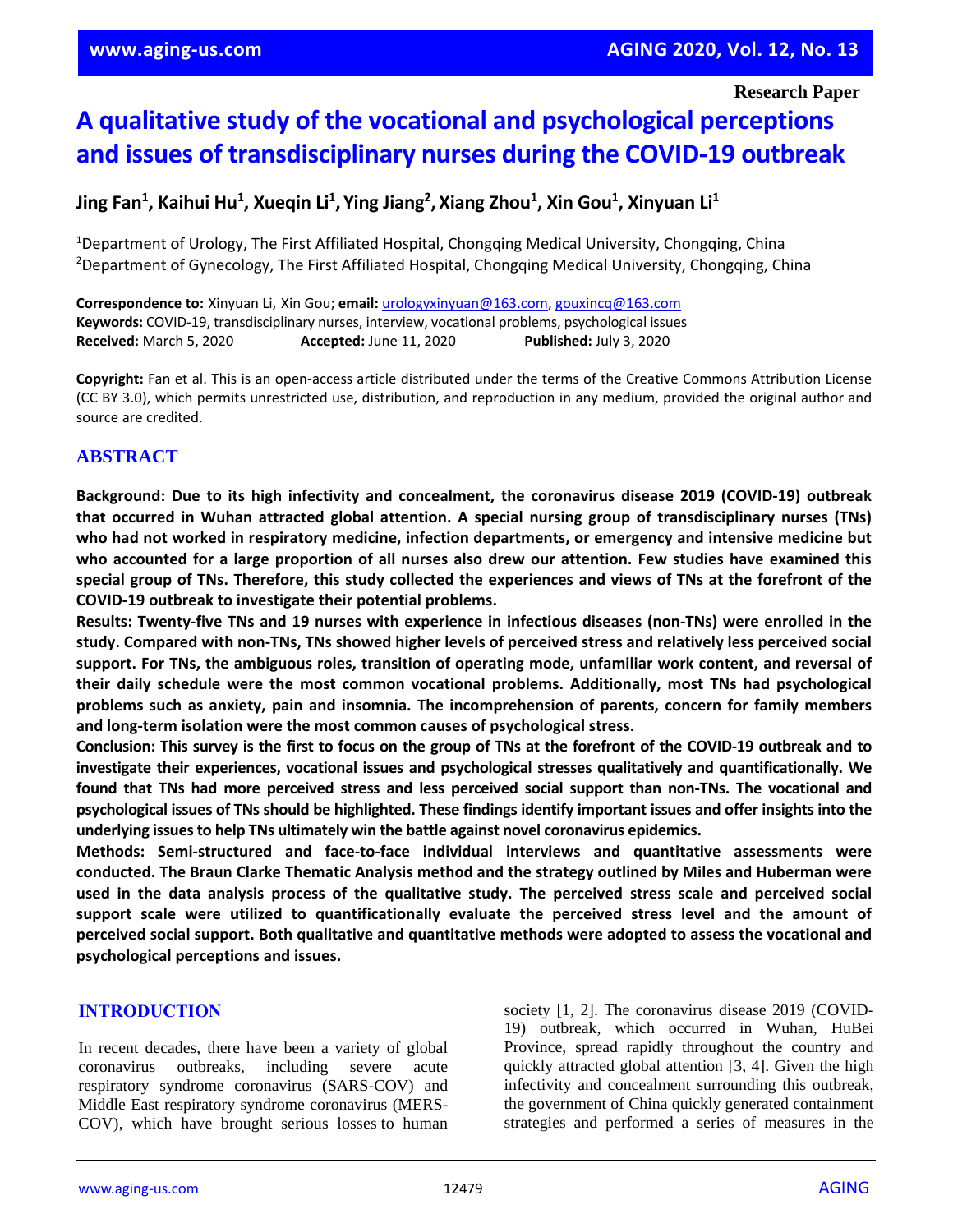early stage of the outbreak. Throughout the defensive and therapeutic system, crucial roles were played by medical workers, a large proportion of whom were nurses. In this study, we employ semi-structured interviews in combination with a scale assessment to focus on a special group of nurses and investigate their experiences, issues and challenges during their frontline work against COVID-19.

As the "gatekeepers" of the health care system, nurses at the forefront of the COVID-19 outbreak played key roles in identifying suspected and confirmed COVID-19 patients by carefully evaluating disease manifestations and exposure history [5]. In addition, as "interrupters", they implemented and maintained high-quality infection control measures to control the spread of COVID-19 [3, 5]. Because of the large-scale outbreak, multidisciplinary nurses from all over the country participated in epidemic prevention and control. A special nursing group of transdisciplinary nurses (TNs) who had not worked in respiratory medicine, infection departments, or emergency and intensive medicine but who accounted for a large proportion of all nurses attracted our attention [6].

A series of studies have highlighted the important roles of appropriate emotions and stress management, the satisfaction of basic needs, sufficient social support, clear task distribution and flexible working schedules on nurses' work and psychological stress [7–9]. Highfrequency and high-intensity work, including close contact with patients, produces occupational hazards and psychological stress for nurses. However, most researchers have placed more emphasis on nurses with experience in infectious diseases (non-TNs), especially those working in emergency and intensive medicine [10– 12]. As a result, existing studies on TNs' experiences during the COVID-19 pandemic are limited, and quantitative and qualitative studies are lacking. Given TNs' limited experience in nursing during infectious pandemics, we suspected that these nurses likely endured even greater vocational and psychological stress [13, 14]. Therefore, we designed the study to collect the experiences and views of TNs at the forefront of the COVID-19 outbreak and to evaluate their psychological stresses. The results will emphasize an important issue and offer insights into the underlying issues to help TNs ultimately win the battle against novel coronavirus epidemics. In the long run, these findings may help health care institutions prepare for future pandemics.

# **RESULTS**

In the present research, we primarily focused on the group of TNs at the front line against the COVID-19 outbreak and investigated their experiences, vocational issues and psychological stresses. In this part, the interrater reliability showed at least substantial agreement for every theme  $(K = 0.63 - 0.85)$ .

#### **Awareness of nurses' responsibilities and roles**

When we asked the participants about the responsibilities and obligations of nurses in the face of sudden acute infectious diseases threatening public health, we heard many similar and unmistakable voices promoting "the Nightingale spirit". One of the participants said,

"From the first day I became a nurse, I was deeply conscious of my responsibility to heal the wounded and rescue the dying. In the face of sudden novel coronaviruses, the lives and health of the world's population are under serious threat. As an angel in white, I have to summon "the Nightingale spirit" and go to the front lines where I am most needed to treat patients using professional knowledge and skills."

In addition, all participating nurses described their roles in the COVID-19 outbreak. Most of them thought of themselves as nurses, friends or even family. They not only focused on physical fitness but also maintained the mental health of patients:

"First, I should assist doctors in treating patients and do my job well. Furthermore, most patients in isolation for a long time are bored, alone and scared. I should also be their friend and family to establish a harmonious and friendly relationship with them to help them maintain their mental health<sup>"</sup>

When the participants mentioned changes in perceptions of nurses' job responsibilities and obligations, some of them noted that they had obtained a more divine sense of purpose and would continue their future work with this sense of professional mission:

"In the past, I used to do my job well, stick to my post, or try to be a "five-star" nurse. But this outbreak has made me see that everyone has a responsibility in the face of the epidemic, and the numerous serious cases have made my sense of responsibility and mission stronger. Our essential work is to help patients alleviate pain. Facing great disaster, I should have great love!"

Other nurses thought that their increased experience and excellent professional skills; particularly techniques for dealing with acute respiratory infections, would be beneficial for further work:

"Although most nursing work in daily life is closely related to my primary major, mastering more comprehensive nursing skills is a better guarantee for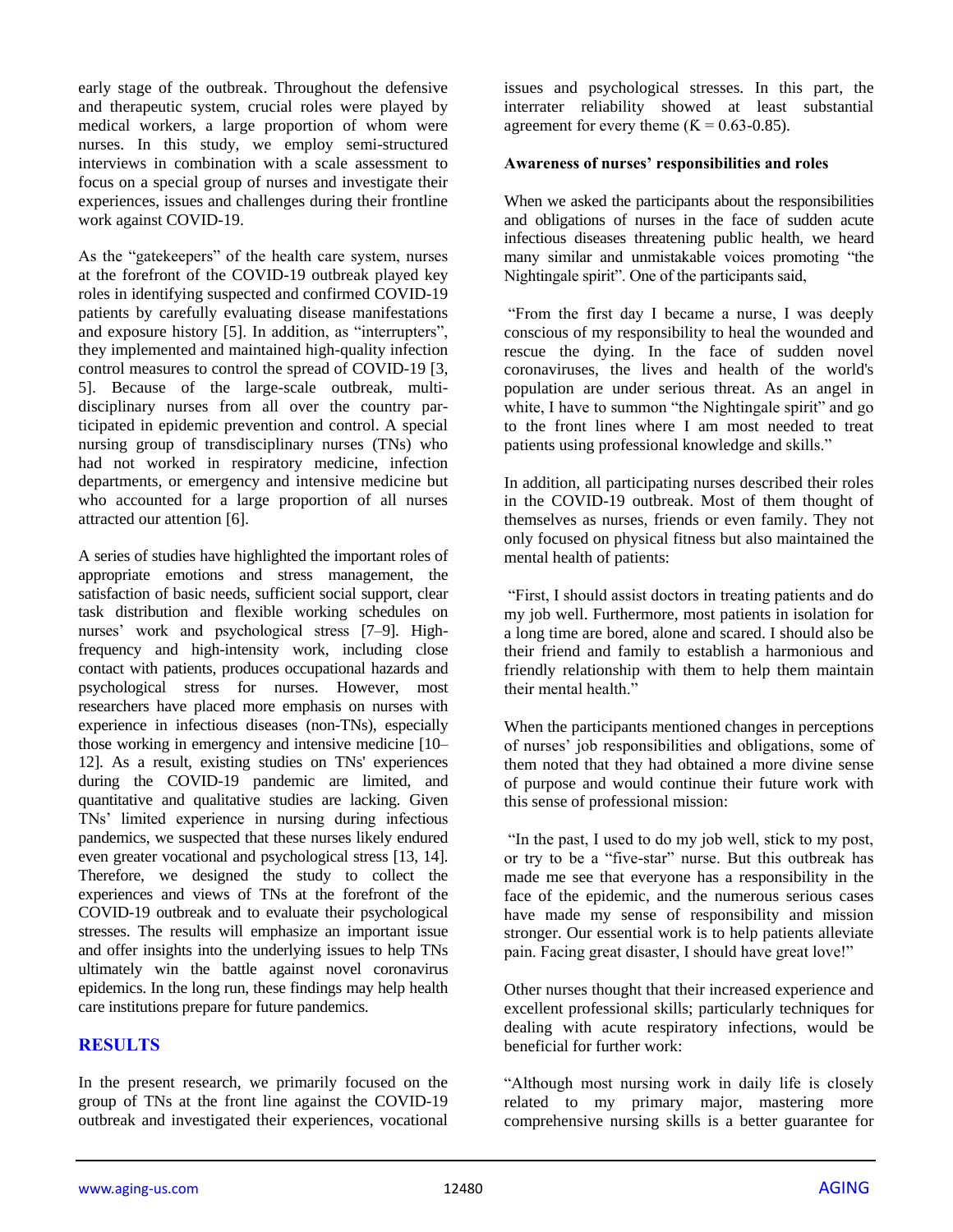the safety of patients. I can more skillfully and unhurriedly face the outbreak of other acute diseases endangering public health."

#### **Recognition of responsibilities of transdisciplinary nursing work**

We asked the participants, "With regard to respiratory infections, as a transdisciplinary nurse, how do you think the responsibilities differ from your usual work?" Differences in working contents and working patterns were the most common answers. One of the nurses in the surgical system said,

"Surgical work is based on 'panic-mode', and the faster work pace and turnover of patients is also significant. In addition to the routine work, I have to leave time to deal with some emergencies. However, the work mode here is mainly 'process-based', and the patient's condition is more complex; the disease is relatively continuous, and the work pace is also slower."

Another nurse in another medical system said the work patterns were not exactly the same, with an obvious difference in the process of observing patients' condition:

"For patients infected with COVID-19, I prefer to monitor the basic vital signs, such as temperature, blood pressure, respiration and oxygen saturation. I need to be constantly vigilant and accurately judge the changes in patients' conditions, especially the transition from mild to severe."

We further investigated the challenges and problems produced by the transdisciplinary field in this epidemic prevention and control work, and we mainly heard three types of answers: acquiring new knowledge, enforcing new regulations and improving physical and psychological quality.

"Although I had learned nursing knowledge in different specialties before, with the update of knowledge and technology and in order to accurately treat patients, I need to relearn nursing knowledge about the COVID-19 outbreak. In addition, when facing large-scale respiratory infectious diseases, the work regulations are completely different from daily work, which also requires an adaptation process. Moreover, we went almost eight hours without eating and drinking in the isolation ward, so it is also a great test of physical quality and mental state. These [issues] were not encountered in my previous work."

There is no doubt that there are many risks in nursing work, and the risks for transdisciplinary nurses are even greater in the fight against the COVID-19 outbreak.

"What I shouldn't ignore is the risk of occupational exposure. Improper protection or careless operation will greatly increase the risk of infection. The unfamiliar operation of a protective suit can significantly increase the risk of infection. In addition, contradictions between patients and nurses remain. The increased workload and the adaptation to the new environment will lead to mental stress and physical fatigue; in this state, the quality of nursing work will also decline."

When we mentioned the new understanding of nursing risks and risk prevention during frontline work against the epidemic, one of the TNs highlighted the importance of protection awareness and standardized operations:

"Acute infectious diseases are highly contagious and carry a high risk of infection, especially for health care workers who are in direct contact with patients. We must achieve accurate and standard operations, such as environment disinfection, detail control and protective suit operation. In addition, we should have a scientific understanding of the disease, enhance the awareness of protection, and successfully popularize knowledge. Ideological vigilance, attention to work, ensure mental health and physical health."

#### **Psychological problems caused by transdisciplinary work**

TNs play key roles in fighting at the forefront against the new coronavirus. However, when faced with acute respiratory infections, they have a relative lack of experience, and their psychological burdens increase remarkably under intense working pressure. Close social attention to their mental health is needed. When we asked about psychological problems when they were confronted with tough issues, worked in a strange and specific environment, faced high morbidity and mortality and worked under enormous pressure, most TNs answered that they experienced anxiety, grief, pain and insomnia:

"The professional preparation of disinfection, the intervention in patients' psychological problems and the document records were almost daily tasks, but I was not familiar and hadn't been specifically trained. With the heavy workload every day, I sometimes felt anxious and had insomnia at night."

"The high work intensity in the isolation ward, the disordered internal clock, and the restrictions and challenges of protective clothing all led me to be distressed."

"Although facing life and death is common for nurses, I have never experienced so many deaths in the past.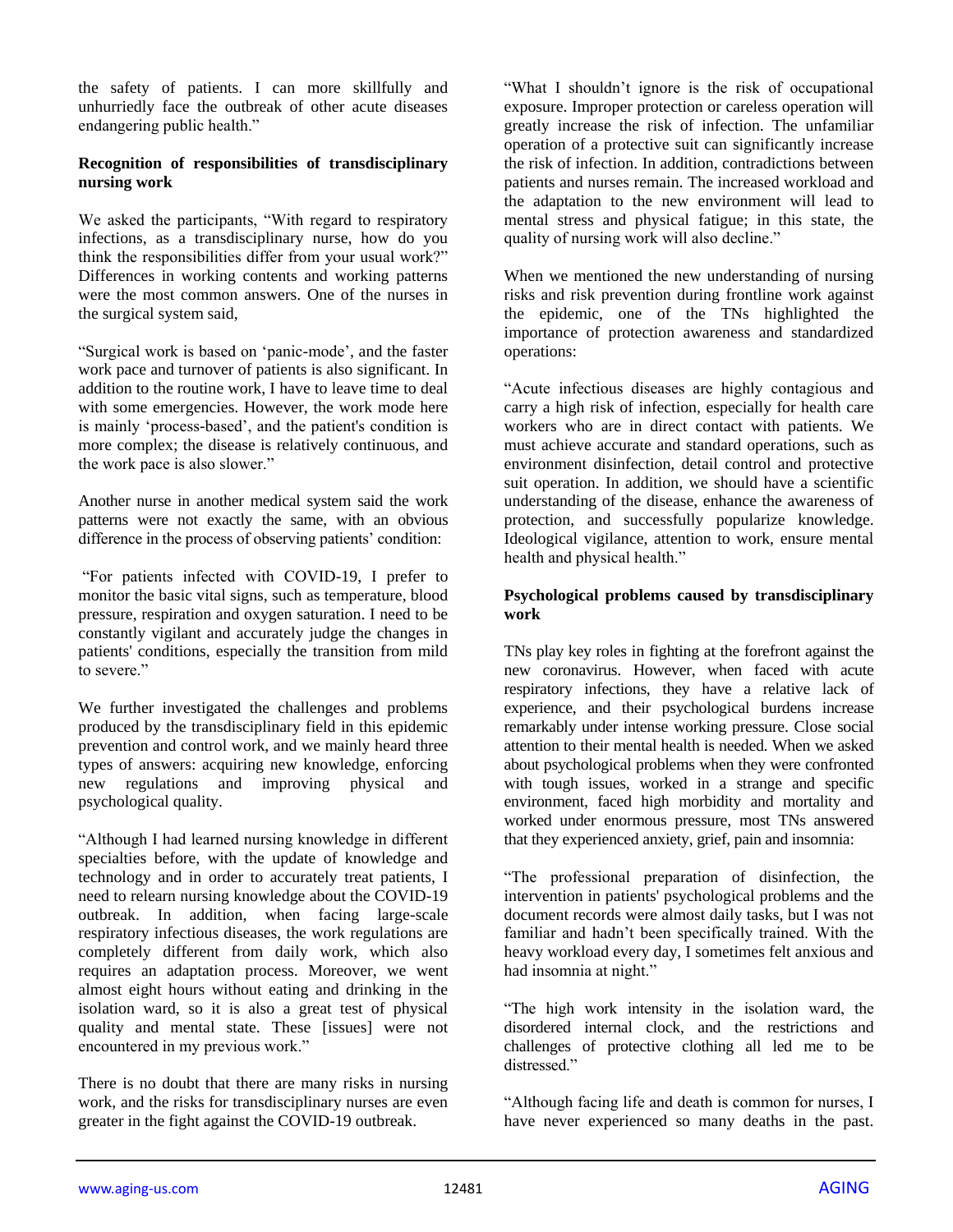There was a growing body of critical patients dying while other new patients were constantly transferred to the intensive care unit every day. I often felt exhausted or even powerless. Not only was I sad that I could not treat my patients, but I also was sorrowful that I was not clear how long this situation would last."

Given that the nursing areas are transdisciplinary, most of the participants' families like did not understand why they had to be sent to the front. Therefore, the concerns of their families increased their psychological stress to some extent. Some nurses said they mainly worried about their children and parents:

"When I told my parents that I was going to the front, they didn't object, but it was clear they were worried and kept asking me why the TNs have to charge up. Although I explained patiently, I still worried about them"

In some families, both members of a couple are medical workers and sign up to go to the front to treat patients. In addition to worrying about each other, they are concerned about their children's lives and safety:

"My husband is a doctor majoring in respiratory medicine, and facing the epidemic, he resolutely went to the front. Although I am a surgical nurse, I believe I can also make contributions to epidemic prevention and control. However, I still feel sorry and deeply miss my child."

#### **The levels of perceived stress and perceived social supports**

In addition, we conducted a quantitative comparison of the perceived stress levels and the amount of perceived social supports between TNs and non-TNs. The result of PSS showed TNs had the higher level of perceived stress, with the significantly higher perceived stress scores than non-TNs  $(9.88 \pm 2.12 \text{ vs. } 2.58 \pm 3.65)$ (Supplementary Figure 2A and Table 1). Furthermore, in terms of the perceived social supports, TNs got the remarkably less scores of PSSS (71.72±3.29 vs. 78.68±2.45), which represented the lower level of the perceived social supports of TNs than non-TNs (Supplementary Figure 2B and Table 1).

# **DISCUSSION**

This interview survey is the first to pay attention to TNs, who constitute a large proportion of all nurses at the front line against the COVID-19 outbreak, and to provide insight into their vocational and psychological issues caused by the transdisciplinary work. Based on a survey of 25 TNs and 19 non-TNs, higher perceived stress levels and less perceived social support were detected in the TN group. Following further interviews with TNs, we found that ambiguous roles, the transition of operating modes, unfamiliar work contents, the environment and intensity and the reversal of daily schedules were the most common vocational problems for TNs. Additionally, almost all of the TNs had psychological problems such as anxiety, grief, pain and insomnia. Unacceptable mortality and the resulting powerlessness, incomprehension of parents, concern for family members and long-term isolation were the most common causes of psychological stress. These findings are consistent with other studies investigating nurses in emergency departments [15]. However, TNs seem to suffer from more psychological stress.

From conventional nursing to risk-averse infection control, the transformation of responsibility is the first challenge for TNs [16]. Most TNs have never received training for acute respiratory infections, nor have they been exposed to similar tasks, such as environmental disinfection or special care paperwork. For example, the related high risk of infection among TNs is partly because they are trained to temporarily wear and remove protective equipment and are unfamiliar with their operation. Therefore, these nurses believe that improving the ability and experience of TNs and nursing students in epidemic prevention and control is necessary to face epidemic outbreaks. In addition, efficient and reasonable pre-job training is an effective way for TNs to more quickly adapt to epidemic prevention and control-related nursing work.

Many studies have shown that clear role recognition is an important prerequisite for better nursing work [17– 19]. For example, Lam K. emphasized that detailed role classification was beneficial for improving work efficiency [20]. The present study showed that more than half of TNs play ambiguous roles, and most of them play the role of psychologists many times to assist patients with psychological disorders. To some extent, the ambiguous roles of TNs at the forefront of the epidemic resulted in vocational issues. The TNs in this study believed that although medical resources were scarce during the specific period of the outbreak of the new coronavirus, more detailed role classification, clearer role definitions and job descriptions, and appropriate suggestions for expanded responsibilities would be effective methods to alleviate role ambiguity and improve work efficiency.

An important but overlooked problem is the psychological issues of nurses on the front line of epidemics. Arnaud Duhoux [21] and Sarah K. Schäfer [22] summarized general mental health problems and posttraumatic stress symptoms as the two most common types of psychopathological issues among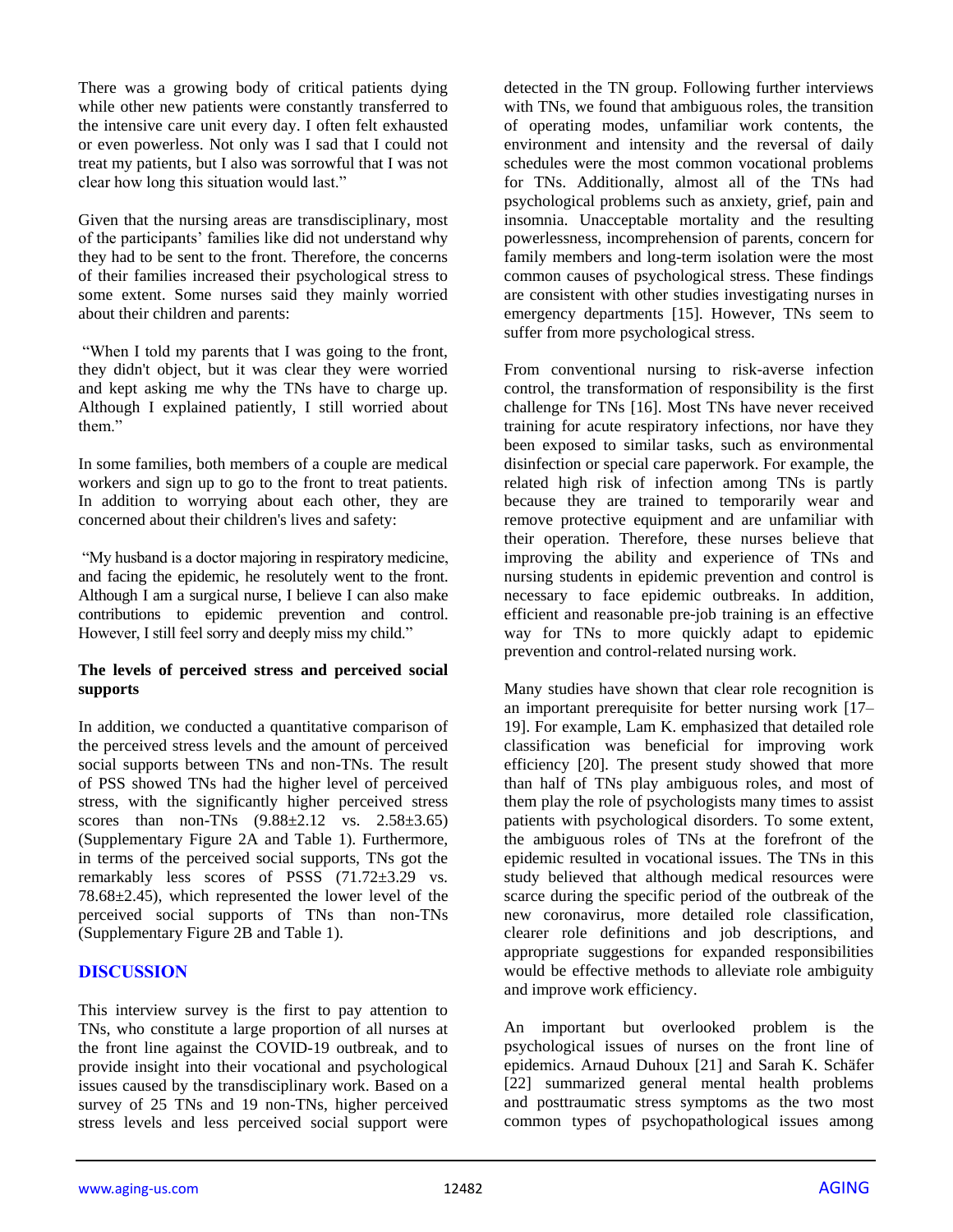| Group          |                          | PSS             |            | <b>PSSS</b>               |             |
|----------------|--------------------------|-----------------|------------|---------------------------|-------------|
|                |                          | $Means \pm SD$  | 95%CI      | $Means \pm SD$            | 95%CI       |
| <b>Non-TNs</b> | 19                       | $2.58 \pm 3.65$ | 0.77-4.38  | $78.68 \pm 2.45$          | 77.47-79.90 |
| <b>TNs</b>     | 25                       | $9.88 \pm 2.12$ | 8.93-11.07 | $71.72 + 3.29$            | 70.37-73.73 |
|                | $\overline{\phantom{0}}$ | $-7.585$        |            | 7.556                     |             |
|                | $\overline{\phantom{0}}$ | < 0.001         |            | $< \hspace{-0.00000.0001$ |             |

**Table 1. Results of PSS and PSSS.**

All data were normally distributed.

CI: confidence interval, N: numbers, Non-TNs: nurses experienced in infectious diseases, PSS: perceived stress scale, PSSS: perceived social support scale, TNs: transdisciplinary nurses.

nurses. Unfavorable working hours, including long work weeks, night shifts, weekend work, and quick returns, severely affect biological rhythms and work-life balance [23]. Intensive job attributes, including longterm emergency situations and a fast working pace, lead to a constantly high-pressure state [15]. These job characteristics considerably increase the risk of general mental health problems, such as depression, anxiety, insomnia, pain, and grief [24]. Furthermore, the pandemic and the high number of sudden patient deaths can result in posttraumatic stress symptoms reflected in the four aspects of intrusion, avoidance, negative alterations in cognition and mood and alterations in arousal and reactivity [22]. Because of their long-term working experiences that involve intensive and specific work content on the front line of the epidemic, most non-TNs are more familiar with the situation and can readily accommodate it. In contrast, TNs who lack experience with this type of working schedule, environment and intensity on the front line have more difficulty adapting and consequently are more likely to develop psychological disorders.

Although the psychological stress of nurses has been demonstrated to be higher than that of other professions and although nursing is also a high-risk occupation for psychological disease, in the context of a large-scale epidemic of infectious diseases, more attention should be paid to the special group of TNs [25–27]. The present survey about the psychological stresses of TNs found that anxiety, pain, grief and insomnia were the most common psychological problems, which is similar to other nurse-related studies, but with different causes: (1) their colleagues may be infected, and the number of infected TNs is significantly higher than non-TNs, which leads to anxiety among the TNs; (2) TNs have not been in a closed working environment and worn protective suits for a long time, which greatly challenges their psychological and physical limits; (3) unfamiliar working modes and a lack of skill in the content of their work increase their psychological burden; (4) most TNs have difficulty accepting high mortality and helplessness in the face of the large number of severe patients; and (5) compared with nonTNs, TNs suffer from more pressure from their family, and combined with concerns about their family members, their psychological burdens are significantly increased.

The results of the study suggest that in addition to patients' mental disorders, more attention should be paid to the psychological health of nurses, especially TNs. We can establish a psychological consultation platform for medical workers and increase the rear security of front-line medical workers to reduce psychological pressure and maintain their mental health. Furthermore, entertainment and sports facilities, such as running and dancing, could be established, which would be helpful to adjust emotions and relieve pressure.

In the present study, we highlighted the existing issues of TNs at the front line of the COVID-19 outbreak and provided some insights to further address vocational problems and alleviate psychological stress. In subsequent work against pandemics, a more appropriate work schedule, effective pre-job training and more detailed role classification will ameliorate the related vocational issues. In addition, measurements such as psychological consultation platforms and entertainment and sports facilities should be provided to protect the psychological health of TNs.

The present results offer a new perspective on the group of TNs, evaluate the transdisciplinary deficiencies and address existing issues in the treatment of pandemic infectious diseases. However, some limitations remain to be further discussed. (1) Most enrolled TNs worked in the same hospital, which likely resulted in directivity caused by locality and reduced credibility and objectivity. (2) The sample size was relatively low, and a larger-scale survey might further enhance the practical value. In the future, more participants, including TNs and non-TNs from various hospitals, will be recruited to expand the study. (3) The quantifiable measurements are limited, and quantitative follow-up and assessments should be combined to more accurately identify the existing vocational and psychological issues caused by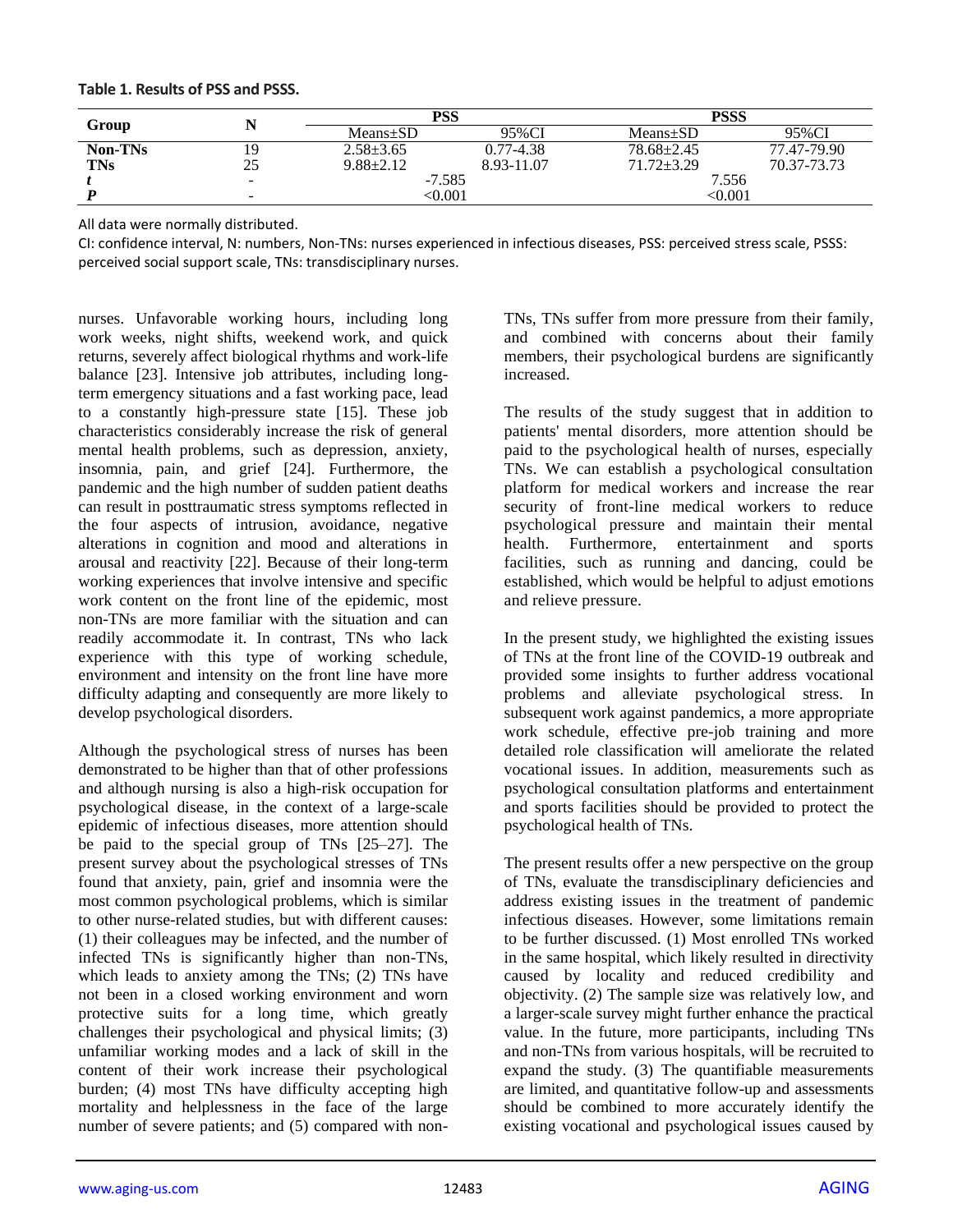the transdisciplinary work and further improve the validity and quality of the research.

## **CONCLUSION**

This study aimed to investigate the existing vocational and psychological issues of TNs against the novel coronavirus and attempted to offer possibilities for this special nursing group. This is the first survey to focus on the group of TNs and to investigate their experiences and vocational and psychological problems during the COVID-19 outbreak. We found that TNs had higher perceived stress levels and less perceived social support. Ambiguous roles, unfamiliar work patterns, a lack of skill in the work content leading to higher infection rates among colleagues, and family factors are prominent problems. These findings provide important information and insights into the underlying issues to help TNs ultimately win the battle against novel coronavirus epidemics.

#### **MATERIALS AND METHODS**

#### **Design**

We conducted a qualitative study utilizing semi-structured and face-to-face interviews to investigate the experiences, vocational issues and psychological stresses of front-line nurses in the process of fighting against the COVID-19 outbreak. The qualitative descriptive method is usually employed to explore individual experiences, cognitions, and inclinations regarding a specific phenomenon [28]. The utilization of a qualitative descriptive method can promote understanding of the phenomenon by soliciting rich viewpoints and opinions from the perspective of participants [29]. Besides, the perceived stress scale (PSS) (Supplementary File 1) and perceived social support scale (PSSS) (Supplementary File 2) were employed to assess their perceived stress levels and the amount of perceived social support. PSS is a psychological instrument to measure nonspecific perceived stress, and PSSS contains seven-point Likert scale ranging from 'strongly disagree' to 'strongly agree'. The flowchart of the entire study, from the screening of eligible nurses to data collection and analysis, is illustrated in Figure 1.

#### **Selection of participants**

A purposeful sampling method was used in this study to recruit eligible participants. This sampling method is beneficial in helping researchers collect relevant and valuable information by identifying different participants [30]. In the selection of TNs, nurses were invited to participate in the study if they met the following criteria: (1) registered nurses who had not worked in respiratory medicine, infection departments, or emergency and intensive medicine; (2) nurses in the frontline hospital for COVID-19 in Hubei; (3) actively and directly provided care for patients; and (4) were willing to share their opinions and ideas. In contrast, eligible non-TNs were required to be registered nurses who had experience in respiratory medicine, infection departments, or emergency or intensive medicine. In addition, the non-TNs completed only some of the



**Figure 1. The flowchart of the interview study.**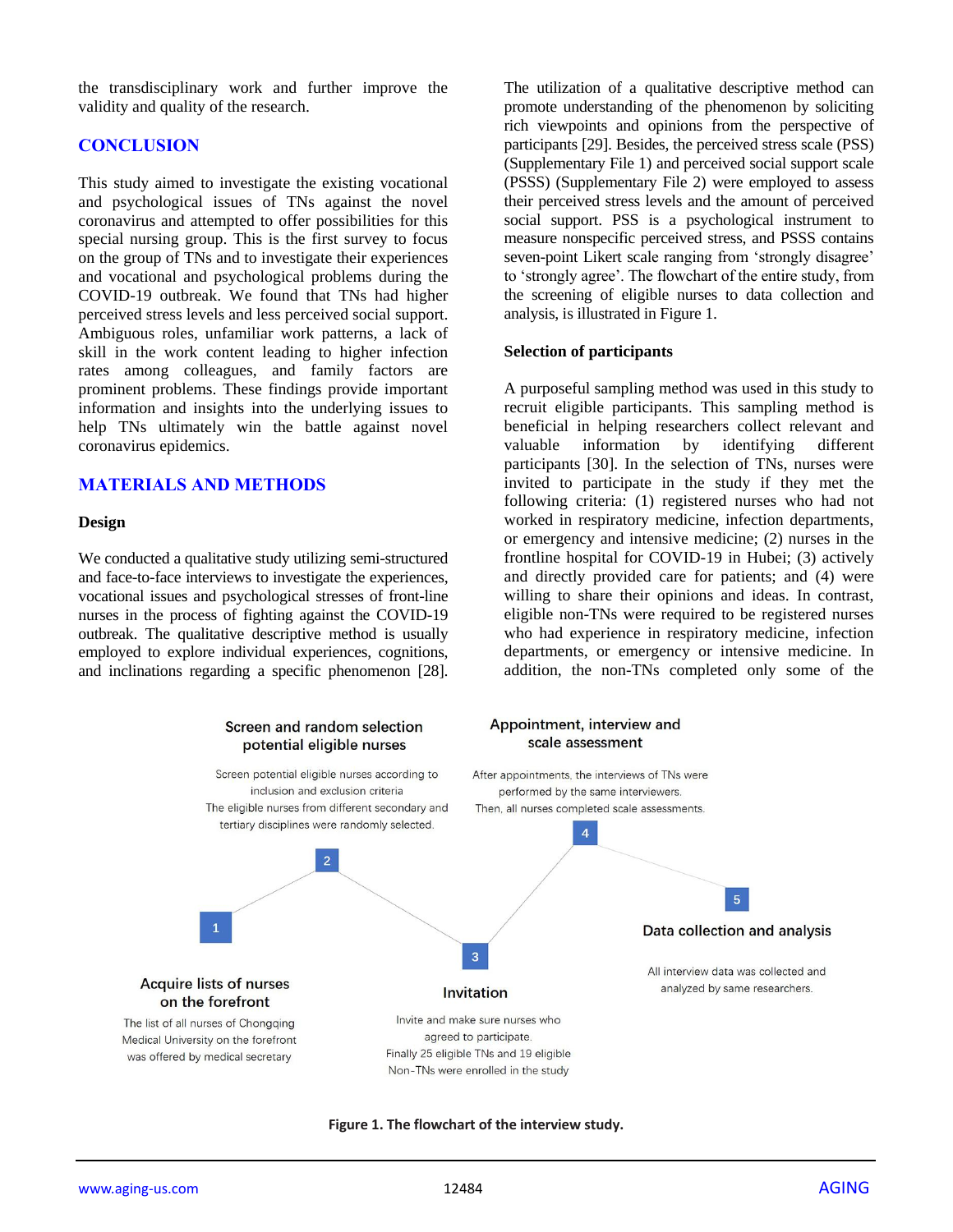| <b>Items</b>                | TNs $[n(\%), n=25]$ | Non-TNs [n(%), n=19] | P values |
|-----------------------------|---------------------|----------------------|----------|
| Gender                      |                     |                      | 0.47     |
| Female                      | 21 (84)             | 17(89.5)             |          |
| Male                        | 4(16)               | 2(10.5)              |          |
| Age (years)                 |                     |                      | 0.51     |
| $20 - 25$                   | 8(32)               | 6(31.6)              |          |
| 26-30                       | 9(36)               | 8(42.1)              |          |
| $31 - 35$                   | 5(20)               | 3(15.8)              |          |
| 36-40                       | 2(8)                | 2(10.5)              |          |
| $>40$                       | 1(4)                | 0(0)                 |          |
| <b>Job title</b>            |                     |                      | 0.67     |
| Nurse practitioner          | 20(80)              | 15(78.9)             |          |
| Supervisor nurse            | 5(20)               | 4(21.1)              |          |
| Work experience (years)     |                     |                      | 0.45     |
| $1 - 5$                     | 7(28)               | 7(36.8)              |          |
| $6 - 10$                    | 11(44)              | 8(42.1)              |          |
| $11 - 15$                   | 4(16)               | 2(10.5)              |          |
| $>15$                       | 3(12)               | 2(10.5)              |          |
| <b>Marital</b> status       |                     |                      | 0.60     |
| Single                      | 6(24)               | 4(21.1)              |          |
| In love                     | 2(8)                | 2(10.5)              |          |
| Ever-married                | 17(68)              | 13 (68.4)            |          |
| <b>Childbearing history</b> |                     |                      | 0.43     |
| No children                 | 9(36)               | 8(42.1)              |          |
| Be pregnant                 | 0(0)                | 0(0)                 |          |
| With children               | 16(64)              | 11(57.9)             |          |

**Table 2. Basic information.**

assessment scales. Because this study focused on the experience of front-line nurses in Hubei, nurses in management positions were excluded. Eligible individuals who were interested in participating in the study were contacted through email and were provided with detailed information on the research and the nature of their participation. Participants who were willing to participate in the study were asked to sign an informed consent form. Finally, 25 front-line TNs and 19 front-line non-TNs were enrolled in this study. Table 2 summarizes the demographic data of the participants. The demographic characteristics did not differ significantly between TNs and non-TNs. The various departments of the TNs and non-TNs are listed in Tables 3 and 4, respectively.

#### **Ethical considerations**

The research protocol was approved by the Ethics Committee of The First Affiliated Hospital of Chongqing Medical University. The study conformed to the ethical principles of medical research involving human subjects in the Helsinki Declaration [31]. The informed consent rights, privacy and anonymity of participants were protected.

#### **Data collection**

Semi-structured face-to-face interviews with the participants were conducted by the first author to solicit their experiences, vocational issues and psychological states in the forefront of the COVID-19 outbreak. The interviews were arranged in a convenient place for the participants, such as the lounge. To facilitate the follow-up data analysis, all interviews were recorded and backed up with the permission of the participants. The participants were encouraged to express their views and opinions freely. An interview guide comprising open-ended questions was utilized to lead the conversations to the study areas [32] (Figure 2 and Supplementary Figure 1). The average time for an interview was 45 minutes, ranging from 30 to 60 minutes.

In the scale assessments, all participants completed the PSS and the PSSS. The PSS was the version reorganized by Mota-Cardoso et al. [33], consisting of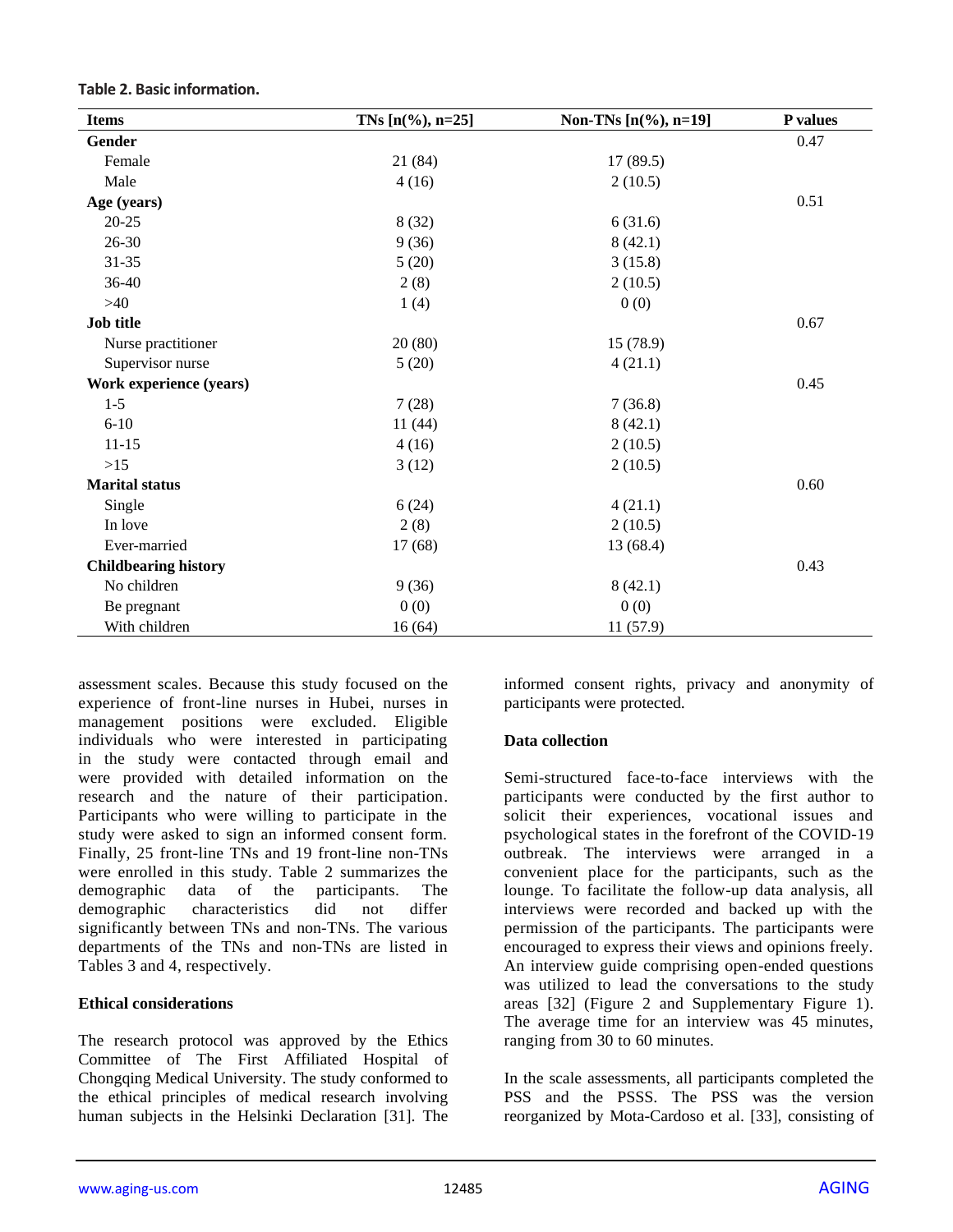| <b>Departments</b>                 | Results $[n(\%), n=25]$ |  |  |  |
|------------------------------------|-------------------------|--|--|--|
| <b>Surgical Department</b>         |                         |  |  |  |
| <b>General Surgery</b>             | 5(20)                   |  |  |  |
| Urology                            | 2(8)                    |  |  |  |
| Orthopedics                        | 2(8)                    |  |  |  |
| Neurosurgery                       | 1(4)                    |  |  |  |
| Cardiothoracic Surgery             | 1(4)                    |  |  |  |
| <b>Internal Medicine</b>           |                         |  |  |  |
| Vasculocardiology                  | 2(8)                    |  |  |  |
| Gastroenterology                   | 2(8)                    |  |  |  |
| <b>Endocrine Medicine</b>          | 2(8)                    |  |  |  |
| Nephrology                         | 1(4)                    |  |  |  |
| Hematopathology                    | 1(4)                    |  |  |  |
| <b>Obstetrics and Gynaecology</b>  | 1(4)                    |  |  |  |
| <b>Gerontology</b>                 | 1(4)                    |  |  |  |
| <b>Neurology</b>                   | 1(4)                    |  |  |  |
| <b>Dermatology and Venereology</b> | 1(4)                    |  |  |  |
| <b>Oncology</b>                    | 1(4)                    |  |  |  |
| Otolaryngology                     | 1(4)                    |  |  |  |

#### **Table 4. Different departments of Non-TNs.**

| <b>Departments</b>               | Results $[n(\%), n=19]$ |
|----------------------------------|-------------------------|
| Respiratory medicine             | 5(26.3)                 |
| Infections department            | 4(21.1)                 |
| Emergency and intensive medicine | 10(52.6)                |

14 items with 5 alternatives per item, ranging from 0 to 4 points. The points indicated how often they felt or thought about certain events in the past month, from *never* (1 point) to *very often* (4 points). The internal consistency of PSS has been verified, with Cronbach's alpha = 0.90 in the study. The PSSS was composed of 12 items including the aspects of family, friend and others. Participants responded to the items on a 7-point scale representing the degree of agreement, form v*ery strongly disagree* (1 point) to *very strongly agree* (7 points). The internal consistency reliability coefficient of the PSSS was 0.91 in the present study. All

#### Semi-structured interview quide

1. What are the responsibilities and obligations during the COVID-19 outbreak?

2. What roles should nurses play in the face of the COVID-19 outbreak?

- 3. What are the changes in your cognition about the nurses' responsibilities, obligations and roles during the transdisciplinary work against the COVID-19 outbreak?
- 4. What challenges and risks have you faced in the transdisciplinary work against the COVID-19 outbreak?
- 5. What is your new understanding of nursing risk and risk prevention through the COVID-19 outbreak?
- 6. What are the main psychological problems you haven't encountered in your previous daily nursing work?
- 7. As a transdisciplinary nurse at the frontline, what problems and supports did you encounter and get in the aspect of family?
- 8. What are your main concerns about family during the transdisciplinary work against the COVID-19 outbreak?

**Figure 2. The semi-structured interview guide.**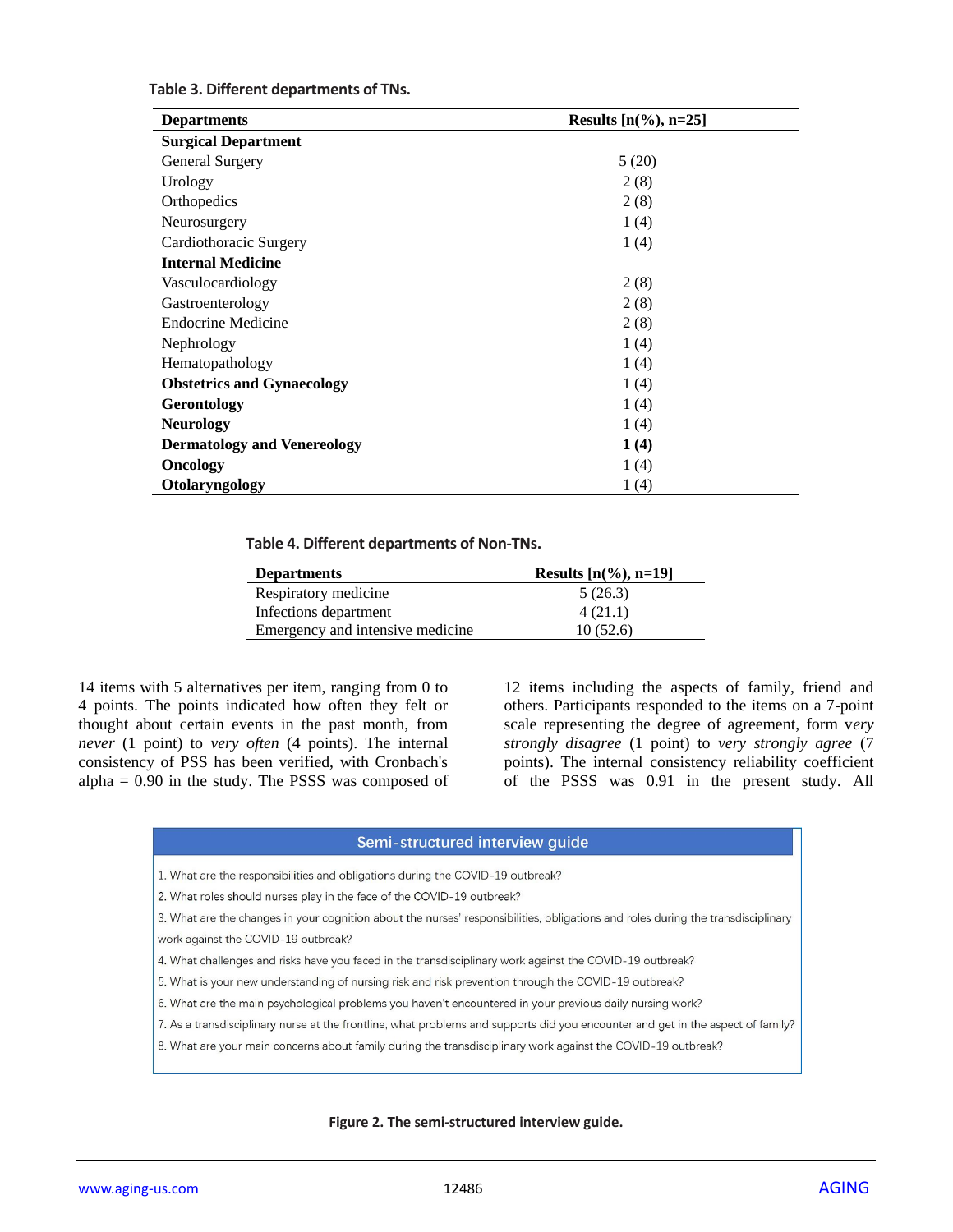participants completed the scales in a lounge and the whole process of filling in the two scales took around 40 minutes. Subsequently, three researchers simultaneously converted the results of the paper scales to the online version of the scales.

#### **Data analysis**

Before the final data analysis of the interviews, the contents of each interview were recorded verbatim at the end of the day. All records were checked to ensure the accuracy of the transcription. Each record was analyzed within three days after the end of the corresponding interview. The Braun Clarke Thematic Analysis method and the strategy outlined by Miles and Huberman were used in the data analysis process [34, 35].

At the beginning of the data analysis process, all seven reliable researchers repeatedly read the interview records line by line and paragraph by paragraph to become familiar with the contents of the data. To develop preliminary codes, the narratives that were considered to be related to the phenomena in the study were emphasized. The records were scrutinized, and the relevant codes were further classified to form themes. Themes were also generated by codes that organized all of the data. We then reviewed these themes to refine the framework within and between themes to establish a network of themes and subthemes (Supplementary Table 1)**.**

The data dependability was established by checking codes among all researchers according to the strategy outlined by Miles and Huberman. All records were double coded by the research team. In all cases, we reached at least 80% agreement in assigning codes between two researchers. Disagreements were resolved by further discussion among the researchers. The investigator triangulation method enhanced the trustworthiness of the results.

Before analyzing the data of the PSS and PSSS, all paper scales were manually entered into the online scale version by three researchers simultaneously. When identical and credible results were obtained from the three researchers, the relevant data were further analyzed by SPSS (version 24). All quantitative data were normally distributed. MANOVAs, chi-square tests and t-tests for independent samples were employed to assess differences between non-TNs and TNs.

#### **Trustworthiness**

Trustworthiness is the standard that constitutes the rigor of qualitative research [36]. The trustworthiness of this study was maintained by establishing four main standards, including credibility, confirmability, transferability and dependability. In terms of credibility, the content of the study was discussed through continuous communications between the researchers and the supervisor. The supervisor conducted a critical assessment to identify defects in the investigation and corrected them with the researchers. In terms of confirmability, member-checking with all participants was completed to validate the interpreted findings [37]. Participants were asked to verify the survey results to ensure that their opinions were accurately reflected in the data and to check the consistency between the results of the researchers and the actual intentions of the participants. In terms of transferability, we used a vivid description method to ensure sufficient and accurate contextual information. The findings and conclusions can be transferred to other studies with similar situations [38].

Dependability is achieved through the accurate records and the in-depth description of the methods used in the research. Besides, Cohen's weighted kappa was employed to evaluate the interrater reliability. The poor agreement was considered if  $K < 0.00$ , slight agreement if between 0.00 and 0.20, fair agreement if between 0.21 and 0.40, moderate agreement of between 0.41 and 0.60, substantial agreement if between 0.61 and 0.80, and almost perfect agreement of between 0.81 and 1.00 [39].

#### **CONFLICTS OF INTEREST**

These authors declare no conflicts of interest.

#### **REFERENCES**

1. Hsu CC, Chen T, Chang M, Chang YK, and CC. Confidence in controlling a SARS outbreak: experiences of public health nurses in managing home quarantine measures in Taiwan. Am J Infect Control. 2006; 34:176–81. <https://doi.org/10.1016/j.ajic.2005.11.008> PMI[D:16679173](https://www.ncbi.nlm.nih.gov/pubmed/16679173)

2. Holroyd E, McNaught C. The SARS crisis: reflections of Hong Kong nurses. Int Nurs Rev. 2008; 55:27–33. <https://doi.org/10.1111/j.1466-7657.2007.00586.x> PMI[D:18275532](https://www.ncbi.nlm.nih.gov/pubmed/18275532)

- 3. Sohrabi C, Alsafi Z, O'Neill N, Khan M, Kerwan A, Al-Jabir A, Iosifidis C, Agha R. World Health Organization declares global emergency: A review of the 2019 novel coronavirus (COVID-19). Int J Surg. 2020; 76:71–76. <https://doi.org/10.1016/j.ijsu.2020.02.034> PMI[D:32112977](https://pubmed.ncbi.nlm.nih.gov/32112977)
- 4. Shi H, Han X, Jiang N, Cao Y, Alwalid O, Gu J, Fan Y, Zheng C. Radiological findings from 81 patients with COVID-19 pneumonia in Wuhan, China: a descriptive study. Lancet Infect Dis. 2020; 20:425–34.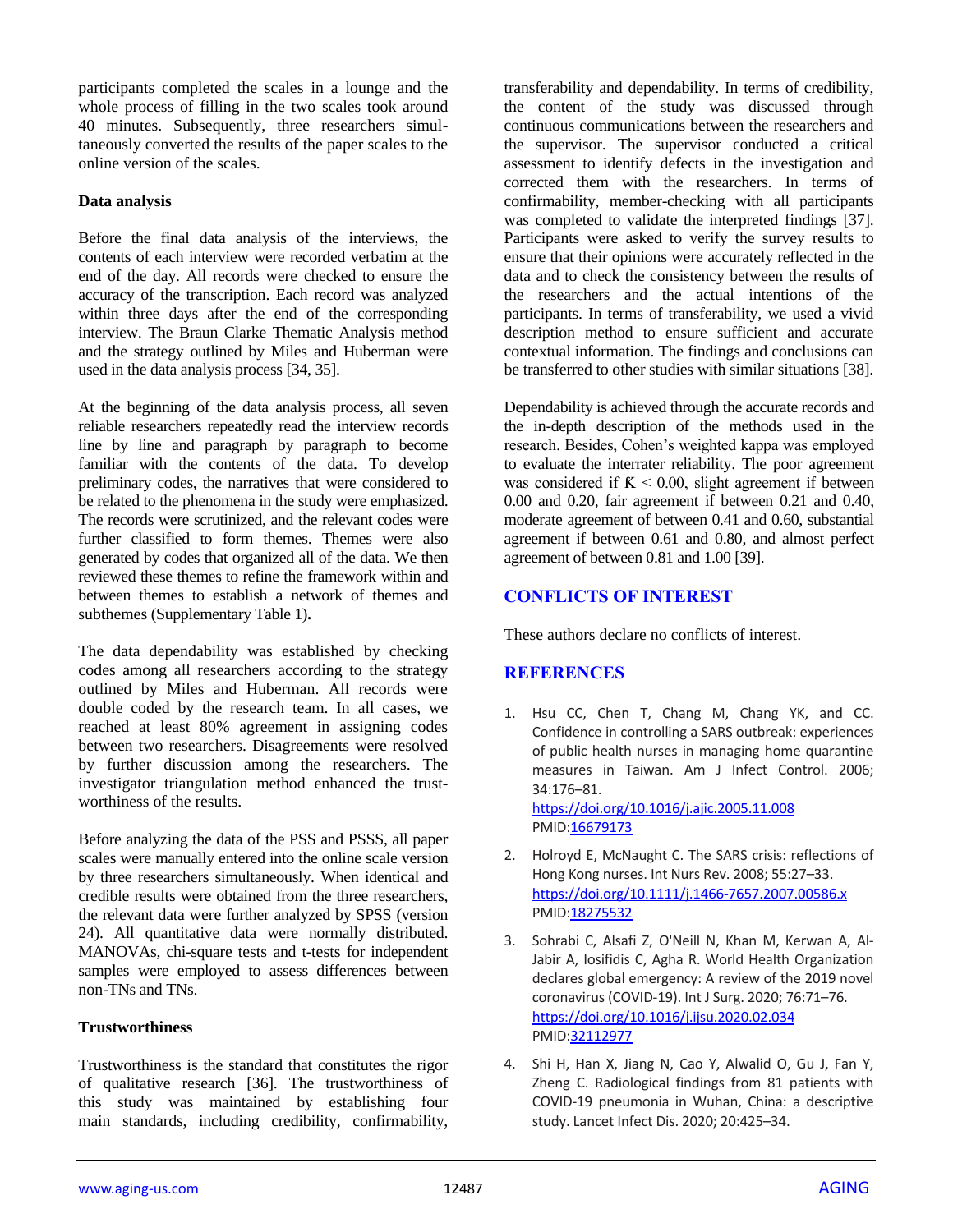[https://doi.org/10.1016/S1473-3099\(20\)30086-4](https://doi.org/10.1016/S1473-3099(20)30086-4) PMID[:32105637](https://pubmed.ncbi.nlm.nih.gov/32105637)

- 5. Catton H. Global challenges in health and health care for nurses and midwives everywhere. Int Nurs Rev. 2020; 67:4–6. <https://doi.org/10.1111/inr.12578> PMID[:32083728](https://www.ncbi.nlm.nih.gov/pubmed/32083728)
- 6. Hickey KT. Developing and Sustaining a Career as a Transdisciplinary Nurse Scientist. J Nurs Scholarsh. 2018; 50:20–27. <https://doi.org/10.1111/jnu.12359> PMI[D:29135066](https://pubmed.ncbi.nlm.nih.gov/29135066)
- 7. Petzold MB, Plag J, Ströhle A. Umgang mit psychischer Belastung bei Gesundheitsfachkräften im Rahmen der Covid-19-Pandemie [Dealing with psychological distress by healthcare professionals during the COVID-19 pandemia]. Nervenarzt. 2020; 91:417–21. <https://doi.org/10.1007/s00115-020-00905-0> PMID[:32221635](https://pubmed.ncbi.nlm.nih.gov/32221635)
- 8. Mo Y, Deng L, Zhang L, Lang Q, Liao C, Wang N, Qin M, Huang H. Work stress among Chinese nurses to support Wuhan in fighting against COVID-19 epidemic. J Nurs Manag. 2020. [Epub ahead of print]. <https://doi.org/10.1111/jonm.13014> PMID[:32255222](https://pubmed.ncbi.nlm.nih.gov/32255222)
- 9. Yifan T, Ying L, Chunhong G, Jing S, Rong W, Zhenyu L, Zejuan G, Peihung L. Symptom Cluster of ICU Nurses Treating COVID-19 Pneumonia Patients in Wuhan, China. J Pain Symptom Manage. 2020. [Epub ahead of print]. <https://doi.org/10.1016/j.jpainsymman.2020.03.039>

PMID[:32276095](https://pubmed.ncbi.nlm.nih.gov/32276095)

- 10. Kirtil I, Akyuz N. Precautions Taken by Nurses about the Prevention of Hospital-Acquired Infections in Intensive Care Units. Pak J Med Sci. 2018; 34:399–404. <https://doi.org/10.12669/pjms.342.14610> PMID[:29805416](https://www.ncbi.nlm.nih.gov/pubmed/29805416)
- 11. Jónasdóttir RJ, Jónsdóttir H, Gudmundsdottir B, Sigurdsson GH. Psychological recovery after intensive care: outcomes of a long-term quasi-experimental study of structured nurse-led follow-up. Intensive Crit Care Nurs. 2018; 44:59–66. <https://doi.org/10.1016/j.iccn.2017.06.001> PMID[:28739293](https://www.ncbi.nlm.nih.gov/pubmed/28739293)
- 12. Santana RDS, Fontes FLL, Morais MJA, Costa GDS, da Silva RK, de Araújo CS, da Silva ALB, Pereira RIDN. Occupational stress among emergency and urgent care nurses at a public hospital in Teresina, Piaui, Brazil. Rev Bras Med Trab. 2020; 17:76–82. <https://doi.org/10.5327/Z1679443520190295> PMID[:32270107](https://pubmed.ncbi.nlm.nih.gov/32270107)
- 13. Fawcett J. Thoughts about multidisciplinary, interdisciplinary, and transdisciplinary research. Nurs Sci Q. 2013; 26:376–79.

<https://doi.org/10.1177/0894318413500408> PMI[D:24085679](https://www.ncbi.nlm.nih.gov/pubmed/24085679)

- 14. Mueller SK. Transdisciplinary Coordination and Delivery of Care. Semin Oncol Nurs. 2016; 32:154–63. <https://doi.org/10.1016/j.soncn.2016.02.009> PMI[D:27137472](https://www.ncbi.nlm.nih.gov/pubmed/27137472)
- 15. Bardhan R, Heaton K, Davis M, Chen P, Dickinson DA, Lungu CT. A Cross Sectional Study Evaluating Psychosocial Job Stress and Health Risk in Emergency Department Nurses. Int J Environ Res Public Health. 2019; 16:E3243. <https://doi.org/10.3390/ijerph16183243> PMI[D:31487874](https://www.ncbi.nlm.nih.gov/pubmed/31487874)
- 16. Lam SK, Kwong EW, Hung MS, Pang SM, Chien WT, and SK. Emergency nurses' perceptions of their roles and practices during epidemics: a qualitative study. Br J Nurs. 2019; 28:523–27. <https://doi.org/10.12968/bjon.2019.28.8.523> PMI[D:31002559](https://www.ncbi.nlm.nih.gov/pubmed/31002559)
- 17. Liu H, Liehr P. Instructive messages from Chinese nurses' stories of caring for SARS patients. J Clin Nurs. 2009; 18:2880–87. <https://doi.org/10.1111/j.1365-2702.2009.02857.x> PMI[D:19747256](https://www.ncbi.nlm.nih.gov/pubmed/19747256)
- 18. Shiao JS, Koh D, Lo LH, Lim MK, Guo YL, and JS. Factors predicting nurses' consideration of leaving their job during the SARS outbreak. Nurs Ethics. 2007; 14:5–17. <https://doi.org/10.1177/0969733007071350> PMID: 17334166
- 19. Phillips KP, O'Sullivan TL, Dow D, Amaratunga CA, and KP. Infectious respiratory disease outbreaks and pregnancy: occupational health and safety concerns of Canadian nurses. Prehosp Disaster Med. 2011; 26:114–21.

<https://doi.org/10.1017/S1049023X11000100> PMI[D:21888731](https://www.ncbi.nlm.nih.gov/pubmed/21888731)

- 20. Lam SK, Kwong EW, Hung MS, Chien WT, and SKK. Emergency nurses' perceptions regarding the risks appraisal of the threat of the emerging infectious disease situation in emergency departments. Int J Qual Stud Health Well-being. 2020; 15:e1718468. <https://doi.org/10.1080/17482631.2020.1718468> PMI[D:31975652](https://www.ncbi.nlm.nih.gov/pubmed/31975652)
- 21. Duhoux A, Menear M, Charron M, Lavoie-Tremblay M, Alderson M. Interventions to promote or improve the mental health of primary care nurses: a systematic review. J Nurs Manag. 2017; 25:597–607. <https://doi.org/10.1111/jonm.12511> PMI[D:28782168](https://www.ncbi.nlm.nih.gov/pubmed/28782168)
- 22. Schäfer SK, Lass-Hennemann J, Groesdonk H, Volk T, Bomberg H, Staginnus M, Brückner AH, Holz E, Michael T. Mental Health in Anesthesiology and ICU Staff: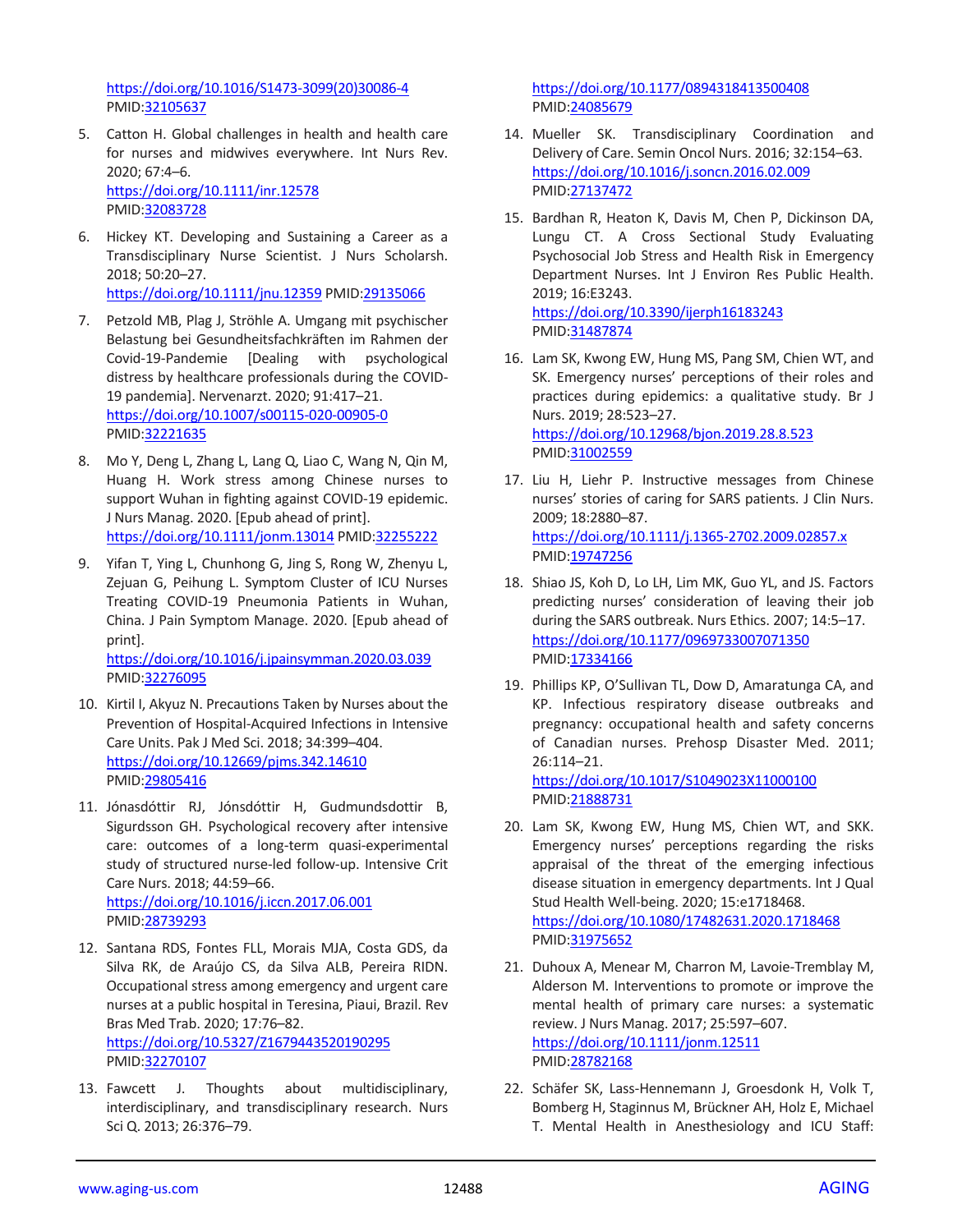Sense of Coherence Matters. Front Psychiatry. 2018; 9:440.

<https://doi.org/10.3389/fpsyt.2018.00440> PMID[:30283365](https://www.ncbi.nlm.nih.gov/pubmed/30283365)

- 23. Barleycorn D. Awareness of secondary traumatic stress in emergency nursing. Emerg Nurse. 2019; 27:19–22. <https://doi.org/10.7748/en.2019.e1957> PMID[:31475501](https://www.ncbi.nlm.nih.gov/pubmed/31475501)
- 24. Siegrist J, Dragano N. [Psychosocial stress and disease risks in occupational life. Results of international studies on the demand-control and the effort-reward imbalance models]. Bundesgesundheitsblatt Gesundheitsforschung Gesundheitsschutz. 2008; 51:305–12. <https://doi.org/10.1007/s00103-008-0461-5> PMID[:18369565](https://www.ncbi.nlm.nih.gov/pubmed/18369565)
- 25. Chou TL, Ho LY, Wang KY, Kao CW, Yang MH, Fan PL. Uniformed service nurses' experiences with the severe acute respiratory syndrome outbreak and response in Taiwan. Nurs Clin North Am. 2010; 45:179–91. <https://doi.org/10.1016/j.cnur.2010.02.008> PMID[:20510703](https://www.ncbi.nlm.nih.gov/pubmed/20510703)
- 26. Su TP, Lien TC, Yang CY, Su YL, Wang JH, Tsai SL, Yin JC. Prevalence of psychiatric morbidity and psychological adaptation of the nurses in a structured SARS caring unit during outbreak: a prospective and periodic assessment study in Taiwan. J Psychiatr Res. 2007; 41:119–30.

<https://doi.org/10.1016/j.jpsychires.2005.12.006> PMID[:16460760](https://www.ncbi.nlm.nih.gov/pubmed/16460760)

- 27. Marjanovic Z, Greenglass ER, Coffey S. The relevance of psychosocial variables and working conditions in predicting nurses' coping strategies during the SARS crisis: an online questionnaire survey. Int J Nurs Stud. 2007; 44:991–98. <https://doi.org/10.1016/j.ijnurstu.2006.02.012> PMID[:16618485](https://www.ncbi.nlm.nih.gov/pubmed/16618485)
- 28. Kim H, Sefcik JS, Bradway C. Characteristics of Qualitative Descriptive Studies: A Systematic Review. Res Nurs Health. 2017; 40:23–42. <https://doi.org/10.1002/nur.21768> PMID[:27686751](https://www.ncbi.nlm.nih.gov/pubmed/27686751)
- 29. Bradshaw C, Atkinson S, Doody O. Employing a Qualitative Description Approach in Health Care Research. Glob Qual Nurs Res. 2017; 4:2333393617742282. <https://doi.org/10.1177/2333393617742282> PMID[:29204457](https://www.ncbi.nlm.nih.gov/pubmed/29204457)
- 30. Suen LJ, Huang HM, Lee HH. [A comparison of convenience sampling and purposive sampling]. Hu Li Za Zhi. 2014; 61:105–11. <https://doi.org/10.6224/JN.61.3.105> PMI[D:24899564](https://pubmed.ncbi.nlm.nih.gov/24899564)
- 31. World Medical Association. World Medical Association Declaration of Helsinki: ethical principles for medical research involving human subjects. JAMA. 2013; 310:2191–94. <https://doi.org/10.1001/jama.2013.281053> PMI[D:24141714](https://www.ncbi.nlm.nih.gov/pubmed/24141714)
- 32. McIntosh MJ, Morse JM, and MJ. Situating and Constructing Diversity in Semi-Structured Interviews. Glob Qual Nurs Res. 2015; 2:2333393615597674. <https://doi.org/10.1177/2333393615597674> PMI[D:28462313](https://www.ncbi.nlm.nih.gov/pubmed/28462313)
- 33. Mota-Cardoso R, Araújo A, Ramos RC, Gonçalves G, Ramos MO. Stress nos Professores Portugueses Estudo IPSSO 2000. Porto, Portugal: Porto Editora; 2002.
- 34. Braun V, Clarke V. Using thematic analysis in psychology. Qual Res Psychol. 2006; 3:77–101. <https://doi.org/10.1191/1478088706qp063oa>
- 35. Linda S. Lotto. Qualitative Data Analysis: A Sourcebook of New Methods: Matthew B. Miles and A. Michael Huberman. SAGE journal. 1986. <https://doi.org/10.3102/01623737008003329>
- 36. Woodcock S. Why do renal nurses focus on issues of compliance when working in the rehabilitative HD setting? EDTNA ERCA J. 1999; 25:28–30. <https://doi.org/10.1111/j.1755-6686.1999.tb00009.x> PMI[D:10418374](https://pubmed.ncbi.nlm.nih.gov/10418374)
- 37. Lincoln Y, Guba E. Naturalistic Inquiry. Sage Publications; 1985. [https://doi.org/10.1016/0147-1767\(85\)90062-8](https://doi.org/10.1016/0147-1767%2885%2990062-8)
- 38. Pepler CJ, Edgar L, Frisch S, Rennick J, Swidzinski M, White C, Brown T, Gross J. Strategies to increase research-based practice: interplay with unit culture. Clin Nurse Spec. 2006; 20:23–31. <https://doi.org/10.1097/00002800-200601000-00008> PMI[D:16569946](https://www.ncbi.nlm.nih.gov/pubmed/16569946)
- 39. Landis JR, Koch GG, and JR. The measurement of observer agreement for categorical data. Biometrics. 1977; 33:159–74. <https://doi.org/10.2307/2529310> PMI[D:843571](https://www.ncbi.nlm.nih.gov/pubmed/843571)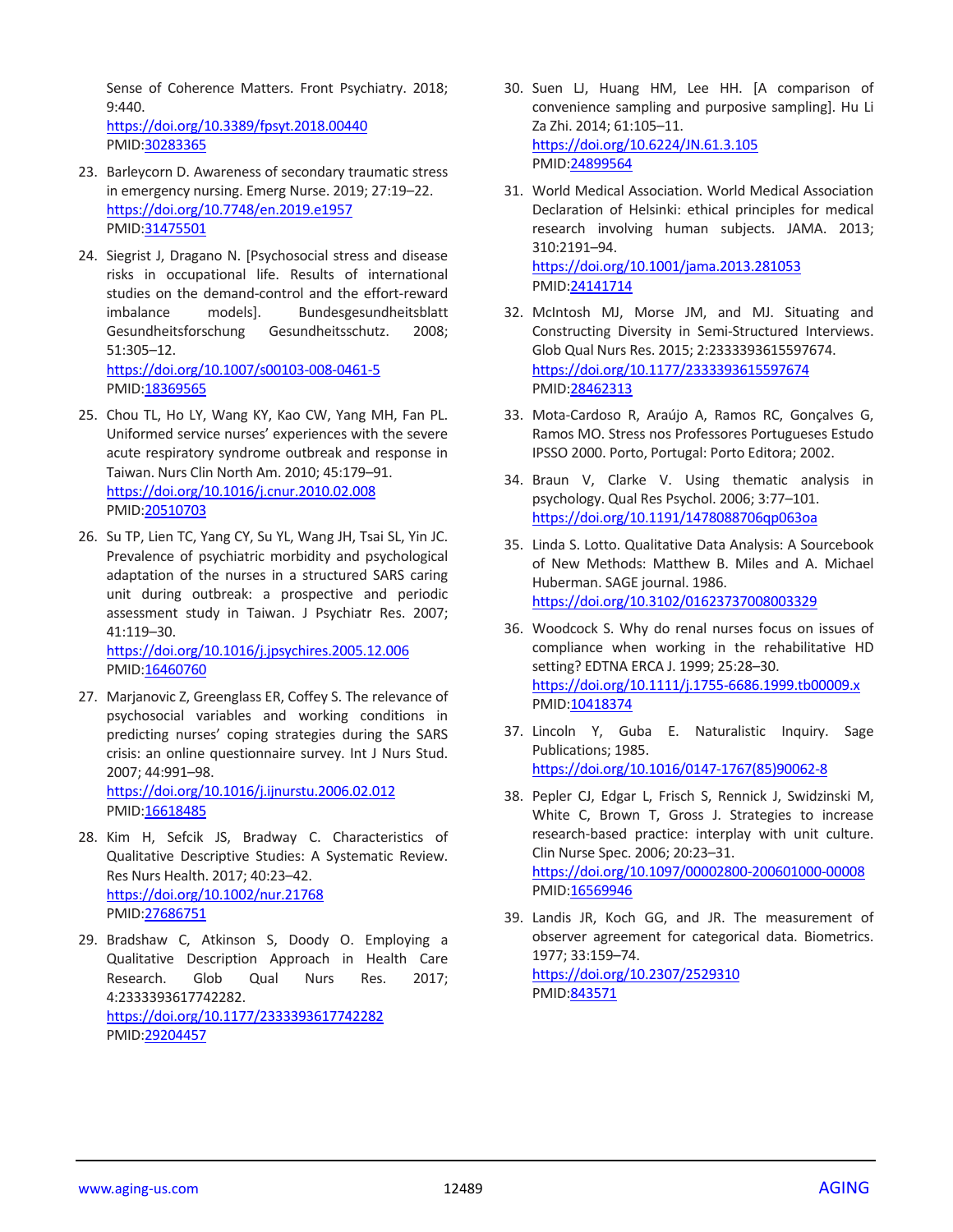# **SUPPLEMENTARY MATERIALS**

# **Supplementary Figures**



**Supplementary Figure 1. The semi-structural interview guide including five parts.**



**Supplementary Figure 2. The perceived stress levels and the amount of perceived social supports of TNs and Non-TNs.** (**A**) the perceived stress scores, the higher score represents the higher level of perceived stress. (**B**) the perceived social support scores, the higher score represents the higher perceived social support level. The data are normally distributed, and are expressed as the means  $\pm$  SD. \*\*\**P*<0.001 TNs *vs.* Non-TNs.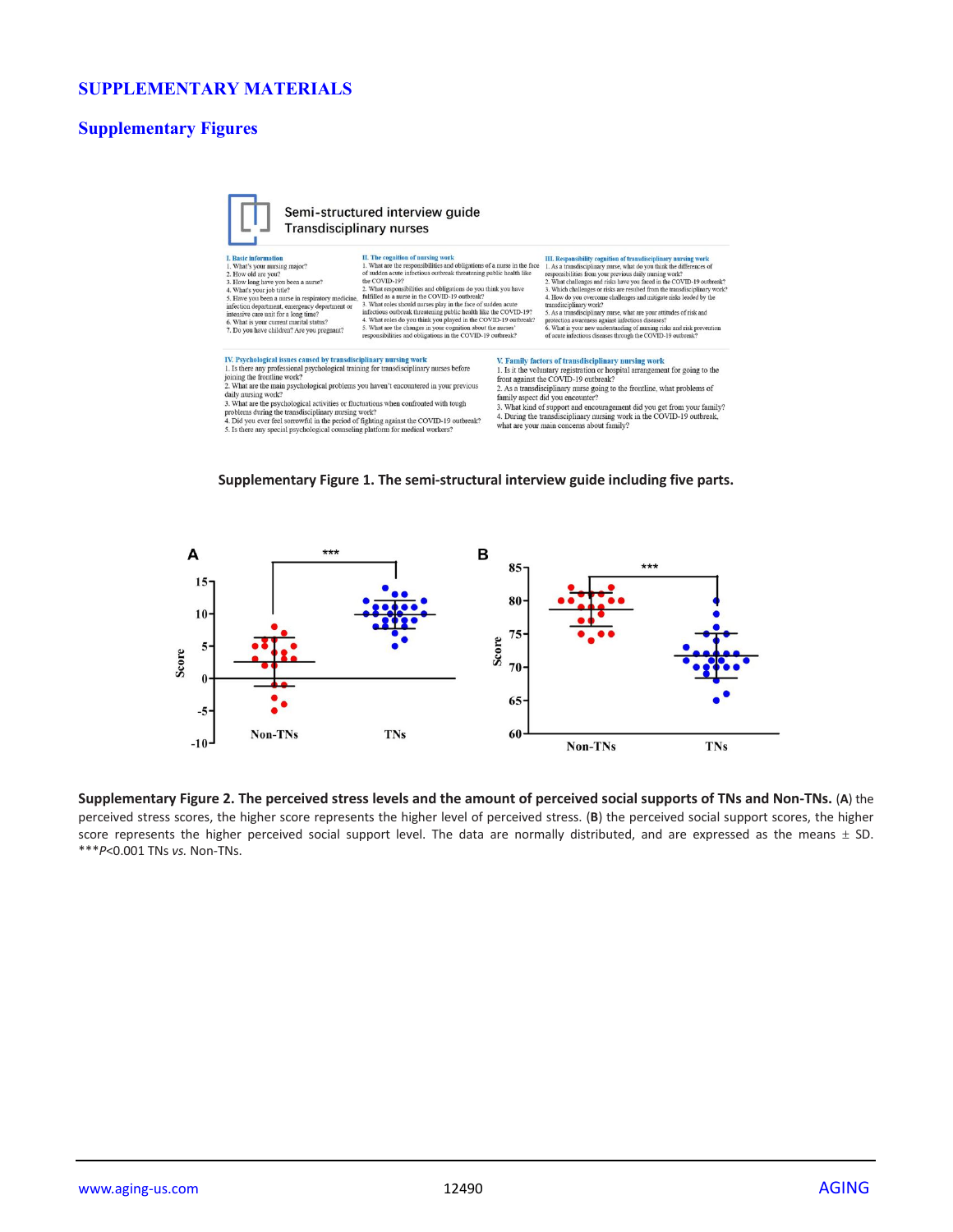# **Supplementary Table**

**Supplementary Table 1. The data record table.**

| <b>Themes and Sub-themes</b>                          | Results $[n (%, n=25]$ |
|-------------------------------------------------------|------------------------|
| <b>Responsibility cognition</b>                       |                        |
| healing the wounded and rescuing the dying            | 25 (100)               |
| the Nightingale spirit                                | 19(76)                 |
| win the battle against the COVID-19                   | 18(72)                 |
| relieve mental and psychological pressure of patients | 15(60)                 |
| take care of the daily life of patients               | 7(28)                  |
| <b>Role</b> cognition                                 |                        |
| nurse                                                 | 25 (100)               |
| friend                                                | 22 (88)                |
| family                                                | 17(68)                 |
| psychotherapist                                       | 13(52)                 |
| patient care                                          | 5(20)                  |
| New cognition of nursing work                         |                        |
| With new cognition                                    | 25 (100)               |
| stronger sense of responsibility and mission          | 21 (84)                |
| more comprehensive nursing skills                     | 20(80)                 |
| playing a variety of different roles                  | 16(64)                 |
| full of love to patients and the job                  | 13(52)                 |
| <b>Without new cognition</b>                          | 0(0)                   |
| Challenges of transdisciplinary nursing work          |                        |
| unfamiliar working patterns                           | 25 (100)               |
| unfamiliar working contents                           | 23(92)                 |
| standardized professional operations                  | 20(80)                 |
| occupational exposure and self-protection             | 20(80)                 |
| physical and psychological quality                    | 19(76)                 |
| <b>Psychological issues</b>                           |                        |
| grief                                                 | 22 (88)                |
| insomnia                                              | 18(72)                 |
| anxiety                                               | 16(64)                 |
| pain                                                  | 13(52)                 |
| depressed                                             | 7(28)                  |
| dysphoria                                             | 4(16)                  |
| Family factors of transdisciplinary nursing work      |                        |
| miss and worry about families                         | 25 (100)               |
| parents don't understand                              | 12(48)                 |
| spouse doesn't understand                             | 8(32)                  |
| guilt towards families                                | 5(20)                  |